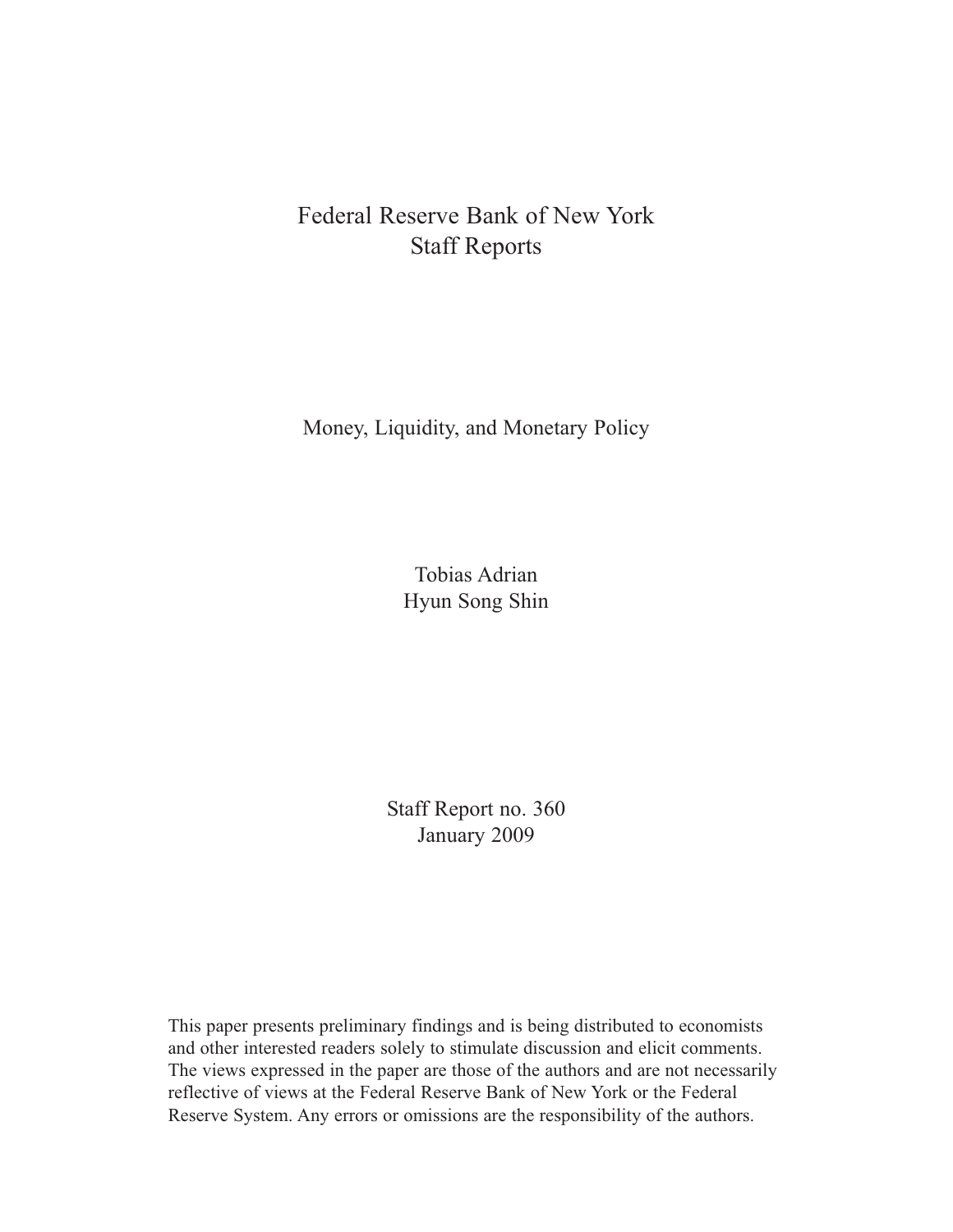#### **Money, Liquidity, and Monetary Policy**

Tobias Adrian and Hyun Song Shin *Federal Reserve Bank of New York Staff Reports*, no. 360 January 2009 JEL classification: G24, E50

#### **Abstract**

In a market-based financial system, banking and capital market developments are inseparable, and funding conditions are closely tied to fluctuations in the leverage of market-based financial intermediaries. Offering a window on liquidity, the balance sheet growth of broker-dealers provides a sense of the availability of credit. Contractions of broker-dealer balance sheets have tended to precede declines in real economic growth, even before the current turmoil. For this reason, balance sheet quantities of market-based financial intermediaries are important macroeconomic state variables for the conduct of monetary policy.

Key words: credit crisis, monetary policy

Adrian: Federal Reserve Bank of New York (e-mail: tobias.adrian@ny.frb.org). Shin: Princeton University (e-mail: hsshin@princeton.edu). This paper was prepared for the annual meeting of the American Economic Association in San Francisco, January 3-5, 2009. We thank our discussant, Olivier Jeanne. The views expressed in this paper are those of the authors and do not necessarily reflect the position of the Federal Reserve Bank of New York or the Federal Reserve System.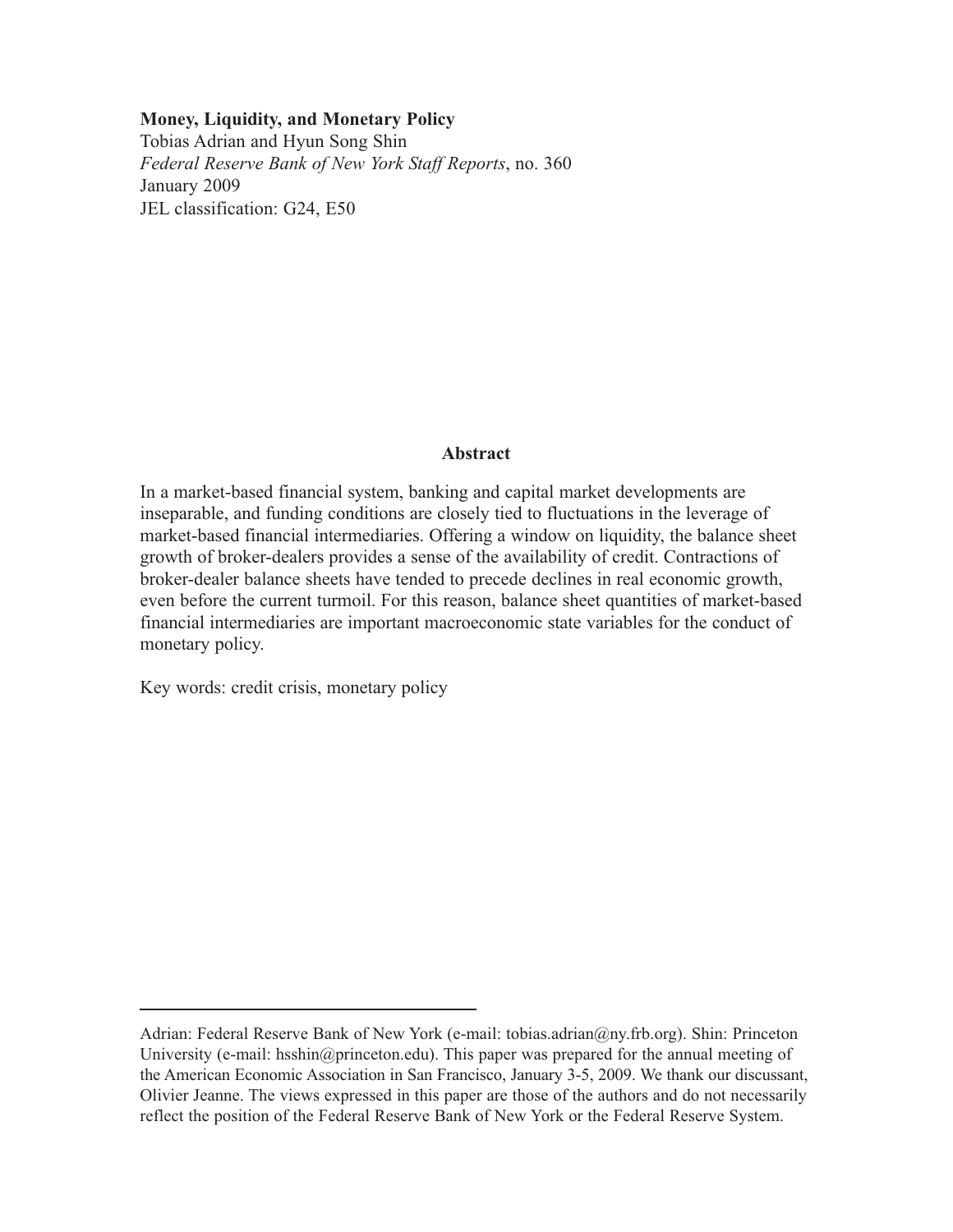Before the current financial crisis, the global economy was often described as being "awash with liquidity", meaning that the supply of credit was plentiful. The financial crisis has led to a drying up of this particular metaphor. Understanding the nature of liquidity in this sense leads us to the importance of financial intermediaries in a financial system built around capital markets, and the critical role played by monetary policy in regulating credit supply.

An important background is the growing importance of the capital market in the supply of credit. Traditionally, banks were the dominant suppliers of credit, but their role has increasingly been supplanted by market-based institutions – especially those involved in the securitization process. For the US, Figure 1 compares total assets held by banks with the assets of securitization pools or at institutions that fund themselves mainly by issuing securities. By 2007Q2 (just before the current crisis), the assets of this latter group, the "market-based assets," were substantially larger than bank assets.



**Figure 1. Total Assets at 2007Q2 (Source: US Flow of Funds, Federal Reserve)**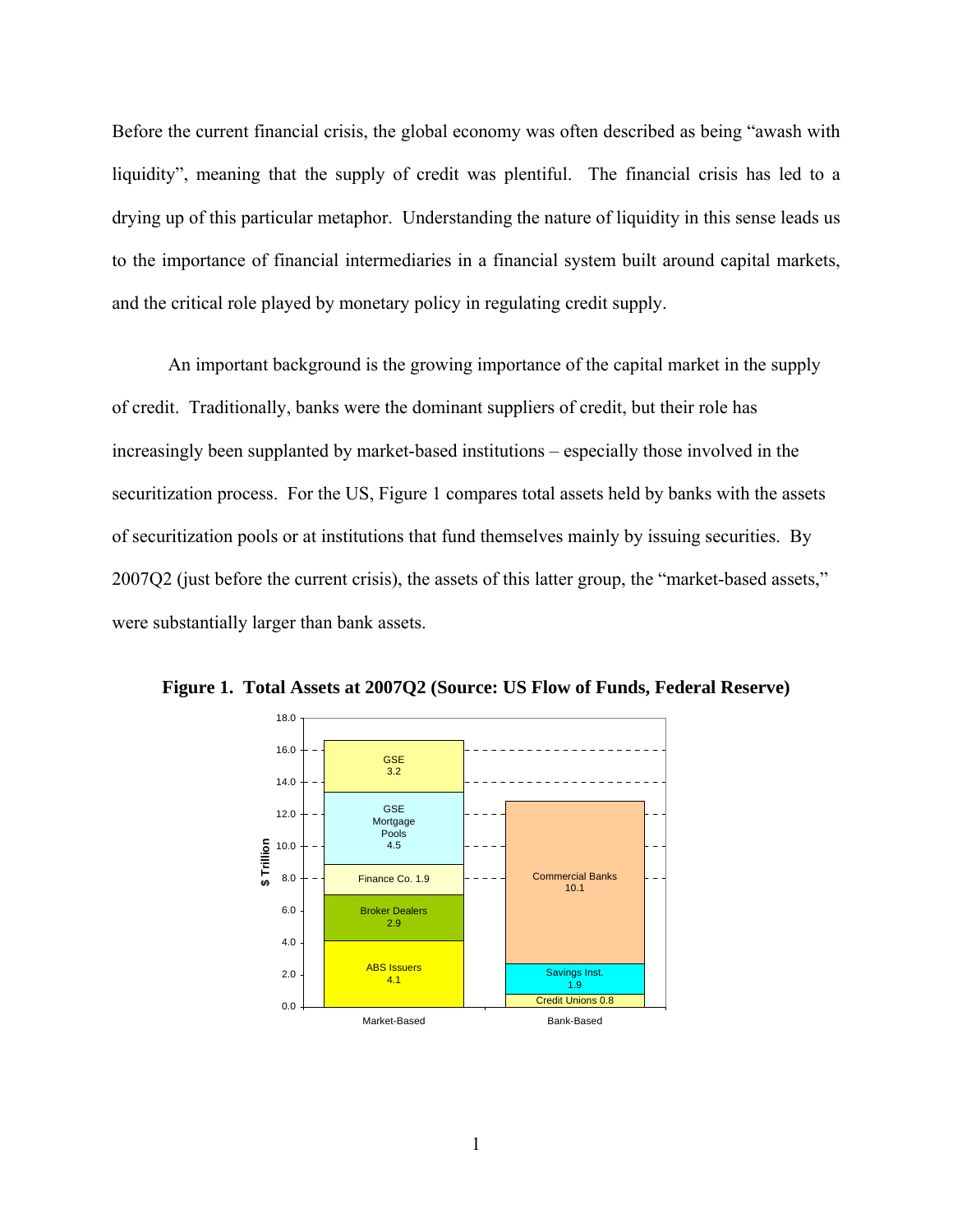**Figure 2. Total Holdings of US Home Mortgages by Type of Financial Institution (Source: US Flow of Funds, Federal Reserve)** 



**Figure 3. Market Based and Bank Based Holding of Home Mortgages (Source: US Flow of Funds, Federal Reserve)** 



 A similar picture holds for residential mortgage lending. As recently as the early 1980s, banks were the dominant holders of home mortgages, but bank-based holdings were overtaken by market-based holders (Figure 2). In Figure 3, "bank-based holdings" add up the holdings of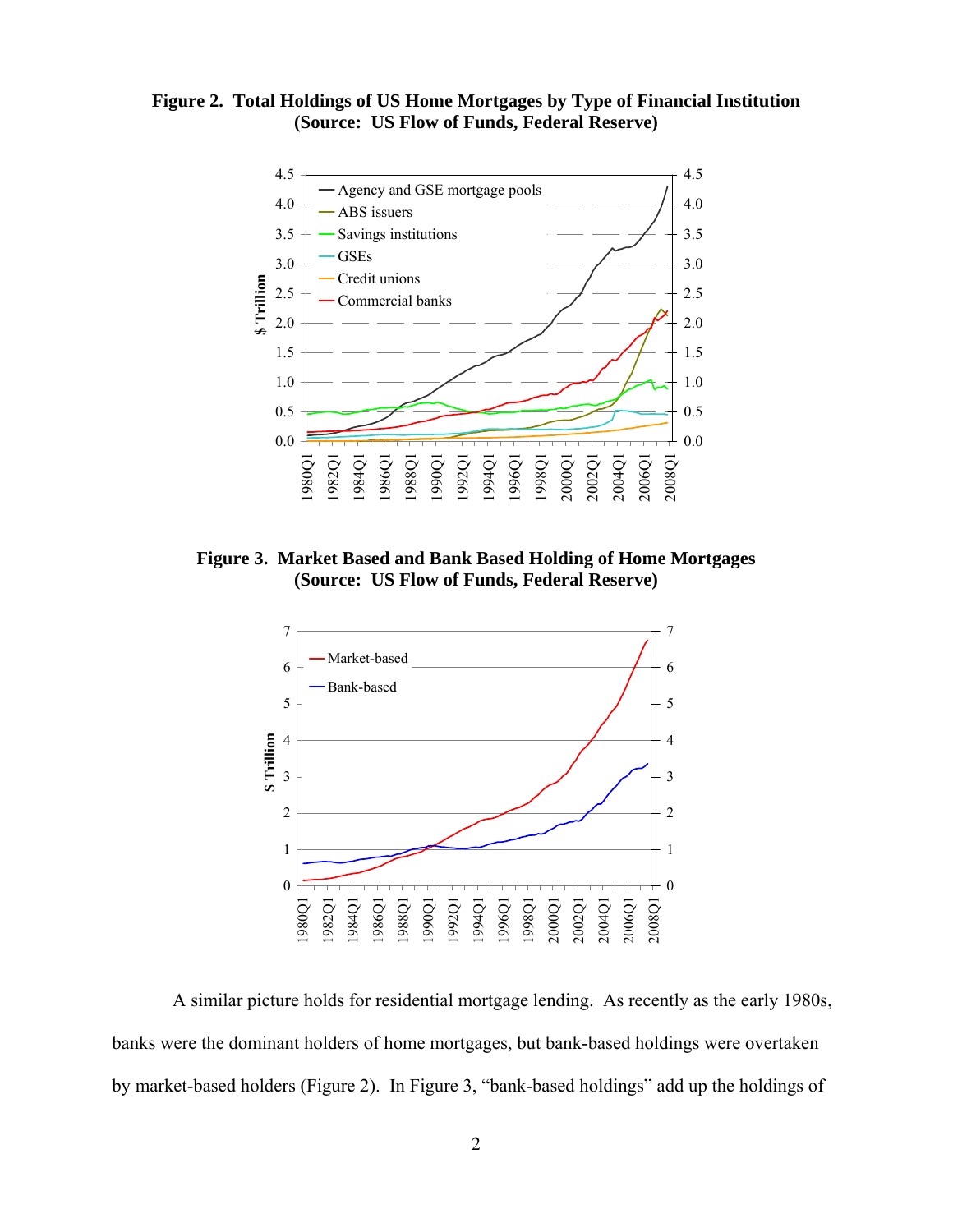commercial banks, savings institutions and credit unions. Market-based holdings are the remainder – the GSE mortgage pools, private label mortgage pools and the GSE holdings themselves. Market-based holdings now constitute two thirds of the 11 trillion dollar total of home mortgages.

Market-based credit has seen the most dramatic contraction in the current financial crisis. Figure 4 plots the flow of new credit from the issuance of new asset-backed securities. The most dramatic fall is in the subprime category, but credit supply of all categories has collapsed, ranging from auto loans, credit card loans and student loans.



#### **Figure 4. New Issuance of Asset Backed Securities in Previous Three Months (Source: JP Morgan Chase)**

However, the drying up of credit in the capital markets would have been missed if one paid attention to bank-based lending only. As can be seen from Figure 5, commercial bank lending has picked up pace after the start of the financial crisis, even as market-based providers of credit have contracted rapidly. Banks have traditionally played the role of a buffer for their borrowers in the face of deteriorating market conditions (as during the 1998 crisis) and appear to be playing a similar role in the current crisis.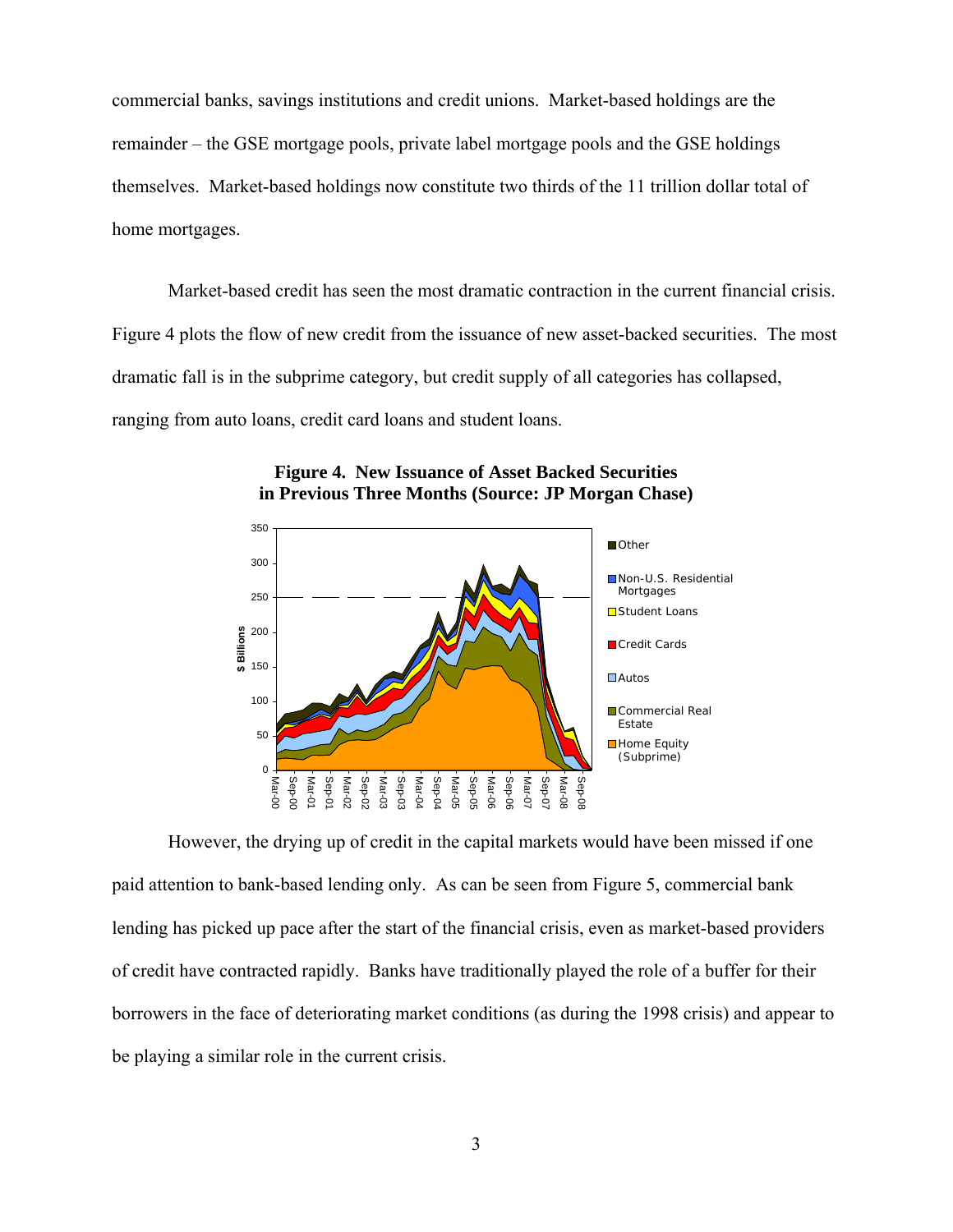

## **Figure 5. Annual Growth Rates of Assets (Source: US Flow of Funds, Federal Reserve)**

### **I. Market-Based Intermediaries**

At the margin, all financial intermediaries (including commercial banks) have to borrow in capital markets, since deposits are insufficiently responsive to funding needs. But for a commercial bank, its large balance sheet masks the effects operating at the margin.

In contrast, broker-dealers (securities firms) have balance sheets consisting of marketable claims or short-term items that are marked to market. Broker-dealers have traditionally played market-making and underwriting roles in securities markets, but their importance in the supply of credit has increased in step with securitization. For this reason, broker dealers may be seen as a barometer of overall funding conditions in a market-based financial system.

Figure 6 is taken from Tobias Adrian and Hyun Song Shin (2007) and shows the scatter chart of the weighted average of the quarterly change in assets against the quarterly change in leverage of the (then) five stand-alone US investment banks (Bear Stearns, Goldman Sachs, Lehman Brothers, Merrill Lynch and Morgan Stanley).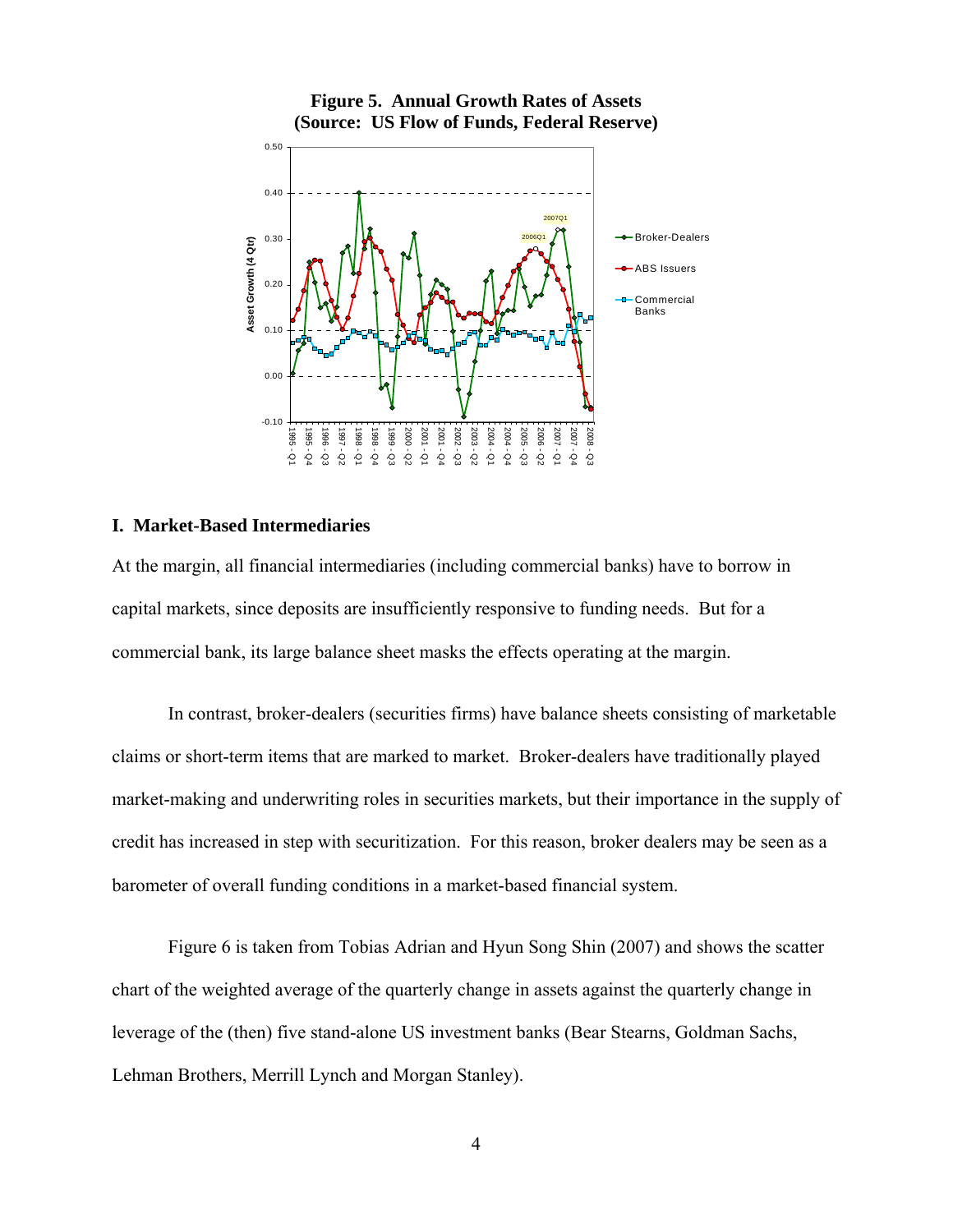The striking feature is that leverage is procyclical in the sense that leverage is high when balance sheets are large, while leverage is low when balance sheets are small. This is exactly the opposite finding compared to households, whose leverage is high when balance sheets are *small*. For instance, if a household owns a house that is financed by a mortgage, leverage falls when the house price increases, since the equity of the household is increasing at a faster rate than assets.



**Figure 6. Leverage Growth and Asset Growth of US Investment Banks (Source SEC; Adrian and Shin (2007))** 

Procyclical leverage offers a window on financial system liquidity. The horizontal axis measures the (quarterly) growth in leverage, as measured by the change in log assets minus the change in log equity. The vertical axis measures the change in log assets. Hence, the 45-degree line indicates the set of points where (log) equity is unchanged. Above the 45-degree line equity is increasing, while below the 45-degree line, equity is decreasing. Any straight line with slope equal to 1 indicates constant growth of equity, with the intercept giving the growth rate of equity.

In Figure 6 the slope of the scatter chart is close to 1, implying that equity is increasing at a constant rate on average. Thus, equity plays the role of the forcing variable, and the adjustment in leverage primarily takes place through expansions and contractions of the balance sheet rather than through the raising or paying out of equity. Adrian and Shin (2008a) derive microfoundations for this type of behavior based on Bengt Holmström and Jean Tirole (1997), and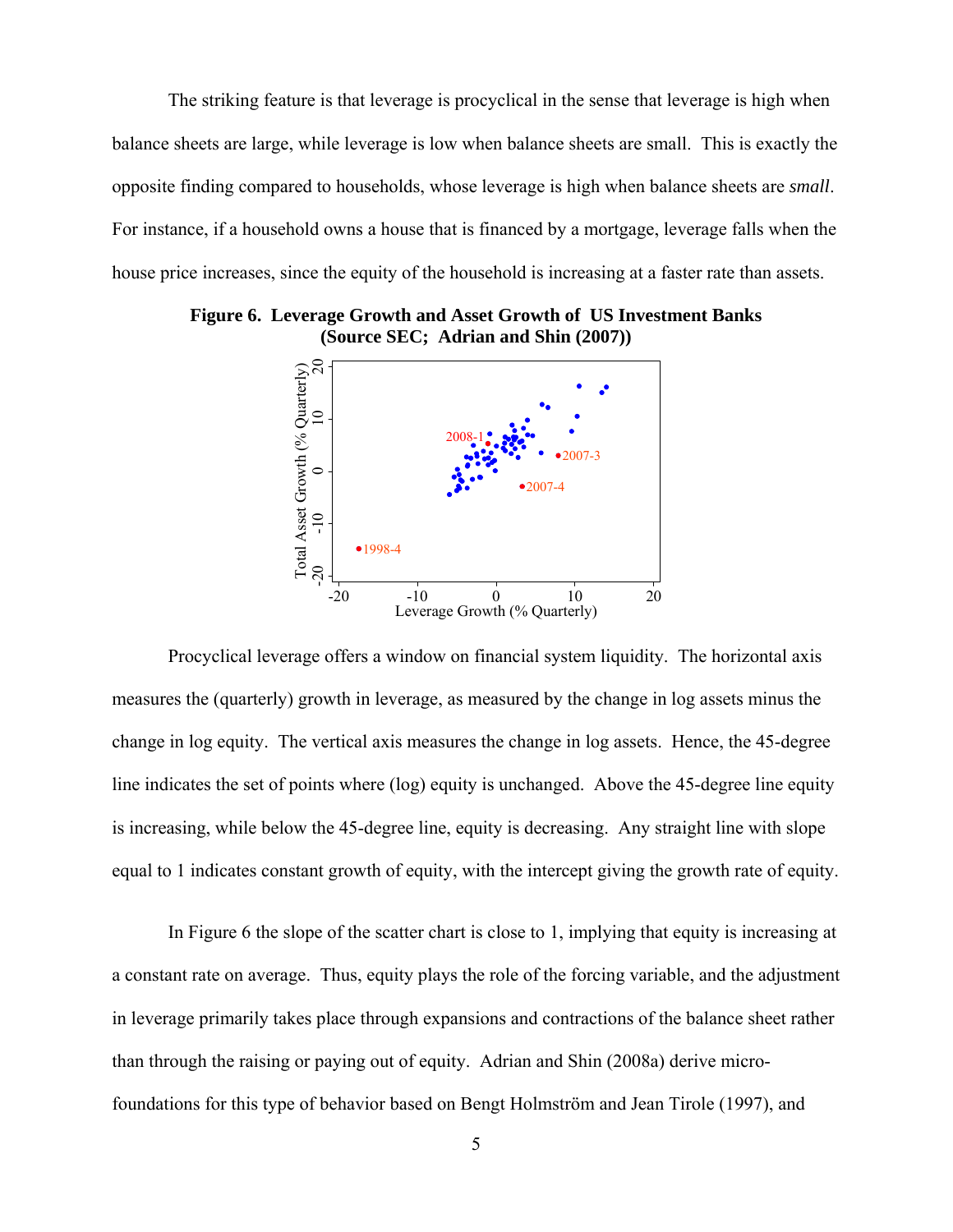Adrian, Erkko Etula, Shin (2009) and Adrian, Emanuel Moench, and Shin (2009) study its asset pricing consequences.

We can understand the fluctuations in leverage in terms of the implicit maximum leverage permitted by creditors in collateralized borrowing transactions such as repurchase agreements (repos). In a repo, the borrower sells a security today for a price below the current market price on the understanding that it will buy it back in the future at a pre-agreed price. The difference between the current market price of the security and the price at which it is sold is called the "haircut" in the repo. The fluctuations in the haircut largely determine the degree of funding available to a leveraged institution, since the haircut determines the maximum permissible leverage achieved by the borrower. If the haircut is 2%, the borrower can borrow 98 dollars for 100 dollars worth of securities pledged. Then, to hold 100 dollars worth of securities, the borrower must come up with 2 dollars of equity. Thus, if the repo haircut is 2%, the maximum permissible leverage (ratio of assets to equity) is 50.

Suppose the borrower leverages up the maximum permitted level, consistent with maximizing the return on equity. The borrower then has leverage of 50. If a shock raises the haircut, then the borrower must either sell assets, or raise equity. Suppose that the haircut rises to 4%. Then, permitted leverage halves from 50 to 25. Either the borrower must double equity or sell half its assets, or some combination of both. Times of financial stress are associated with sharply higher haircuts, necessitating substantial reductions in leverage through asset disposals or raising of new equity. Table 7 is taken from IMF (2008), and shows the haircuts in secured lending transactions at two dates - in April 2007 before the financial crisis and in August 2008 in the midst of the crisis. Haircuts are substantially higher during the crises than before.

6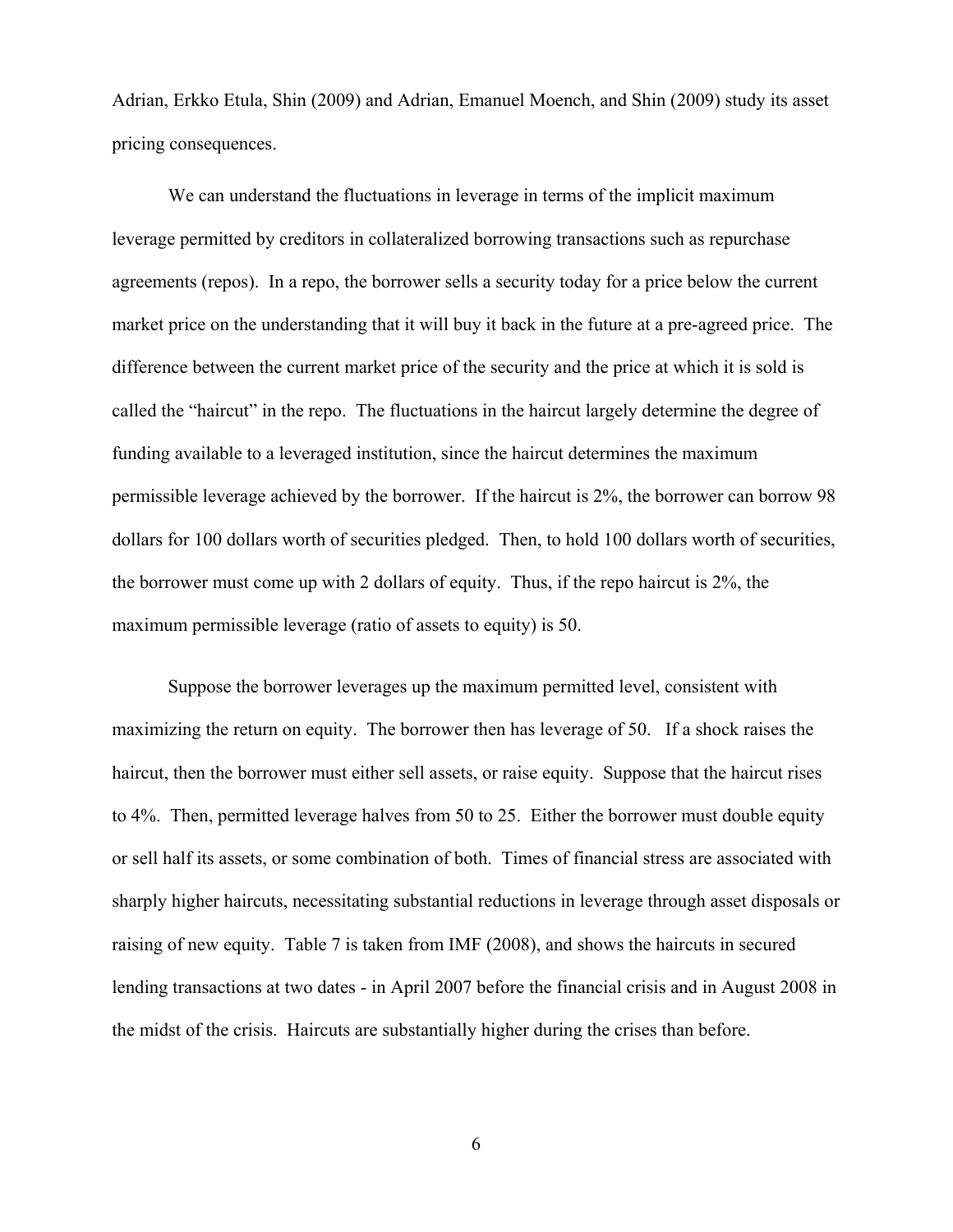| <b>Securities</b>         | Apr-2009  | Aug-2009  |
|---------------------------|-----------|-----------|
| U.S. Treasuries           | 0.25      | 3         |
| Investment-grade bonds    | $0 - 3$   | $8 - 12$  |
| High-yield bonds          | $10 - 15$ | 25-40     |
| Equities                  | 15        | 20        |
| Senior leveraged loans    | $10 - 12$ | 15        |
| Mezzanine leveraged loans | 18-25     | $35+$     |
| Prime MBS                 | $2 - 4$   | $10 - 20$ |
| ABS                       | $3 - 5$   | 50-60     |

**Table 7. Haircuts on Repo Agreements (percent) (Source: IMF Global Financial Stability Report, April 2008)** 

The fluctuations in leverage resulting from shifts in funding conditions are closely associated with epochs of financial booms and busts. Figure 8 plots the leverage US primary dealers – the set of 18 banks that has a daily trading relationship with the Fed. They consist of US investment banks and US bank holding companies with large broker subsidiaries (such as Citigroup and JP Morgan Chase).



**Figure 8. Mean Leverage of US Primary Dealers (June 86 to Sept 08. Source: SEC 10-K and 10-Q filings)** 

The plot shows two main features. First, leverage has tended to decrease since 1986. This decline in leverage is due to the bank holding companies in the sample—a sample consisting only of investment banks shows no such declining trend in leverage (see Adrian and Shin, 2007).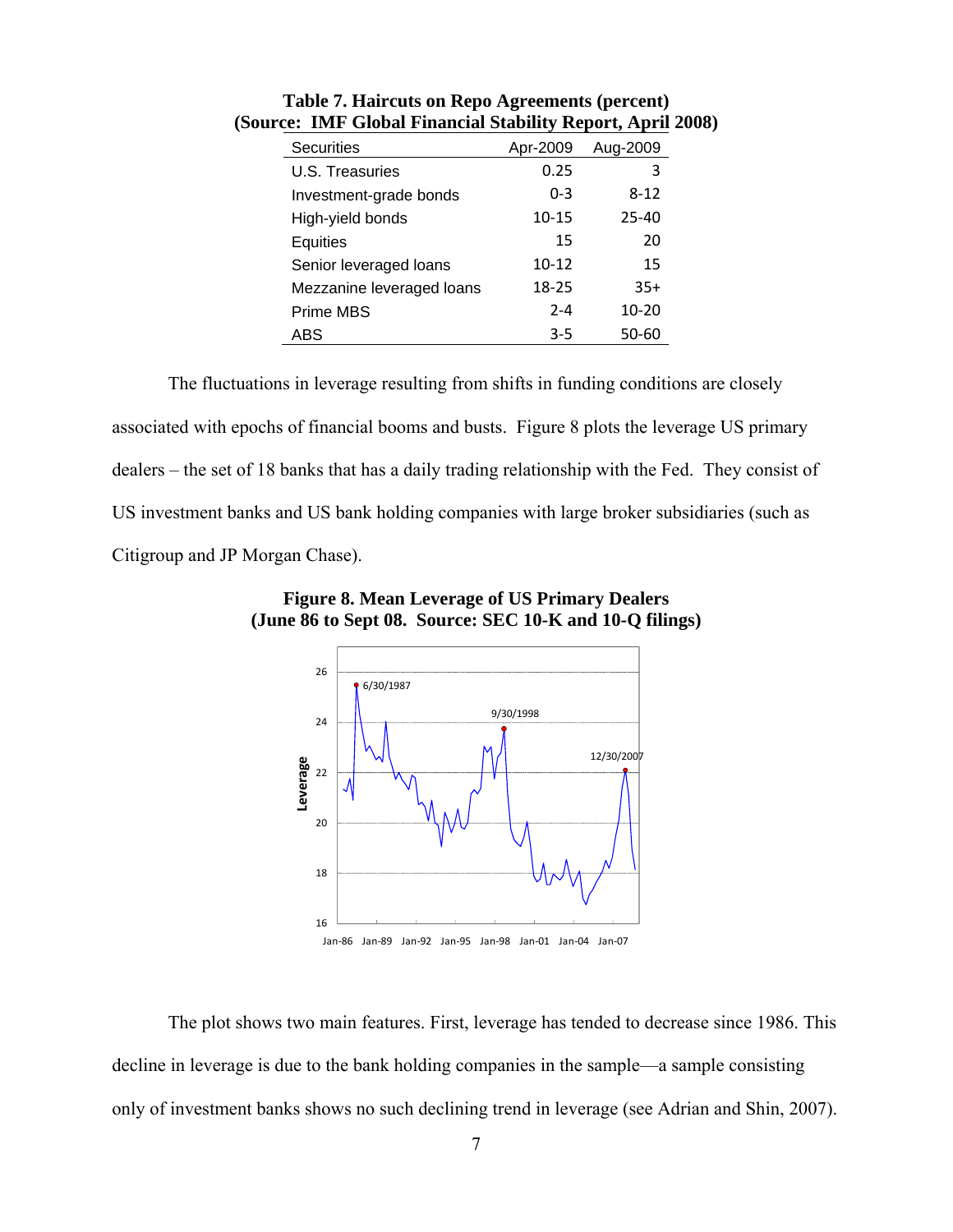Secondly, each of the peaks in leverage is associated with the onset of a financial crisis (the peaks are 1987Q2, 1998Q3, 2008Q3). Financial crises tend to be preceded by marked increases of leverage.

The fluctuations of credit in the context of secured lending expose the fallacy of the "lump of liquidity" in the financial system. The language of "liquidity" suggests a stock of available funding in the financial system which is redistributed as needed. However, when liquidity dries up, it disappears altogether rather than being re-allocated elsewhere. When haircuts rise, all balance sheets shrink in unison, resulting in a generalized decline in the willingness to lend. In this sense, liquidity should be understood in terms of the growth of balance sheets (i.e. as a flow), rather than as a stock.

Fluctuations in funding conditions have an impact on macroeconomic variables. For instance, dealer asset growth  $AG_{t-1}$  explains changes in housing investment  $\Delta HI_t$  one quarter later. The t-statistic of 2.74 indicates significance at the 1% level (standard errors are adjusted for autocorrelation). The time period covers 1986Q1 through 2008Q3, but the forecast ability also significant for shorter time periods, and when we control for additional market variables such as the term spread of interest rates, equity volatility, equity returns, and credit spreads.

$$
\Delta HI_t = -1.15 - 0.05 \cdot HI_{t-1} + 0.06 \cdot AG_{t-1} + \varepsilon_t
$$
  
(-2.15) (-1.01) (2.74)

Adrian and Shin (2008b) provide more detail, and also show that commercial bank assets have no such predictive feature as consistent with the earlier literature which found little relationship between commercial bank asset growth and macroeconomic variables.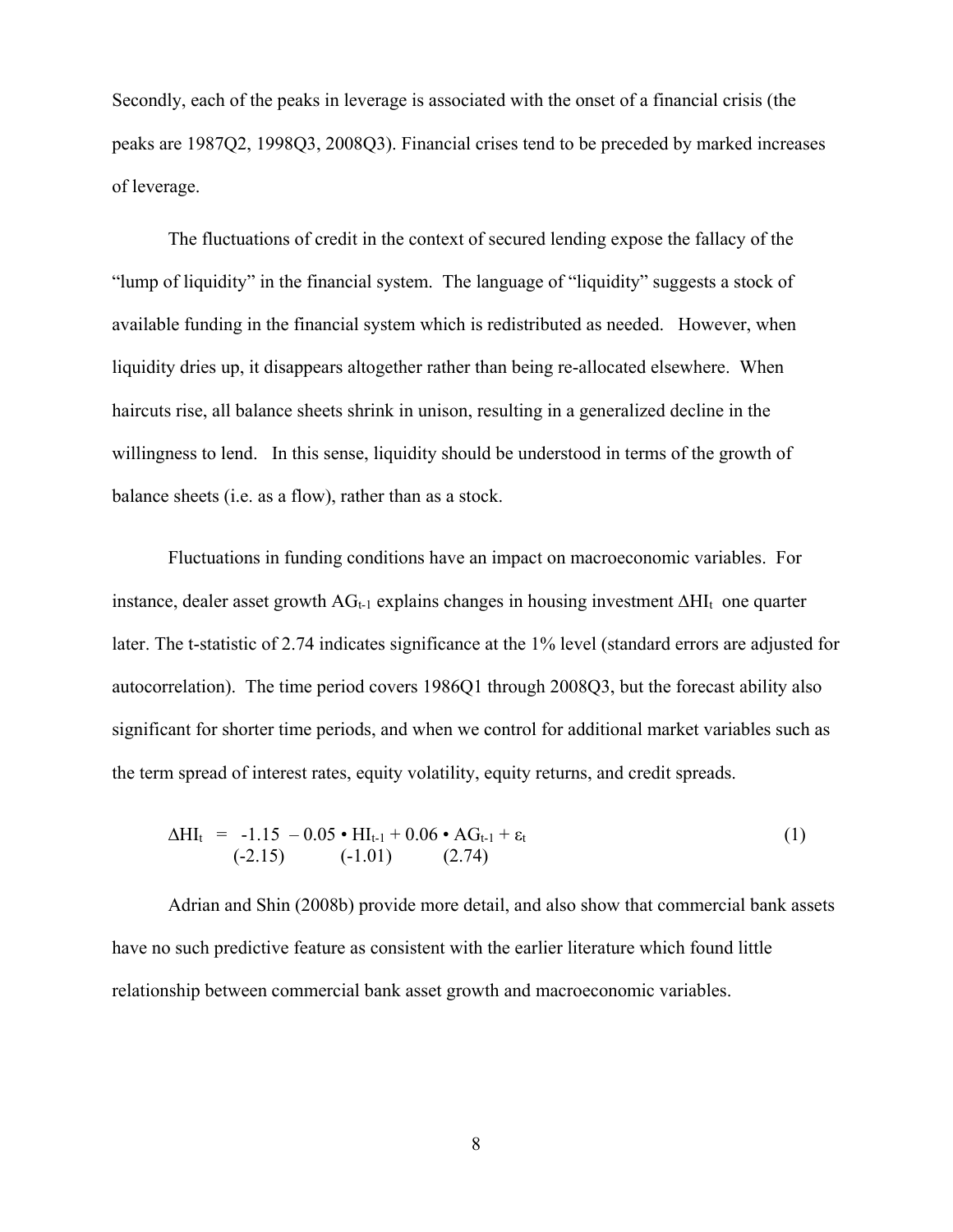Adrian and Shin (2008b) show that monetary policy has a direct impact on broker dealer asset growth via short-term interest rates, yield spread and risk measures. Table 9 from Adrian and Shin (2008b) reports a weekly regression of primary dealer repo growth.

|                                                    | Primary Dealer |        |
|----------------------------------------------------|----------------|--------|
|                                                    | Repo Growth    |        |
| Fed Funds (13 week change)                         | $-0.037$       | **     |
| Fed Funds (13 week lag)                            | 0.037          | ***    |
| S&P500 Return (13 week)                            | 0.000          | $\ast$ |
| S&P500 (13 week lag)                               | 0.000          | ***    |
| VIX (13 week change)                               | $-0.001$       |        |
| $VIX$ (13 week lag)                                | $-0.007$       | ***    |
| 10-year / 3-month Treasury spread (13 week change) | 0.049          | $***$  |
| 10-year / 3-month Treasury spread (13 week lag)    | 0.087          | ***    |
| Baa / 10-year credit spread (13 week change)       | 0.150          | ***    |
| Baa / 10-year credit spread (13 week lag)          | 0.017          |        |
| Repo Growth (13 week lag)                          | $-0.242$       | ***    |
| Constant                                           | $-0.163$       |        |

**Table 9: Primary Dealer Repo Growth Expands when the Term Spread is Large** 

Broker-dealers fund themselves with short term debt (primarily repurchase agreements and other forms of collateralized borrowing). Part of this funding is directly passed on to other leveraged institutions such as hedge funds in the form of reverse repos. Another part is invested in longer term, less liquid securities. The cost of borrowing is therefore tightly linked to short term interest rates in general, and the Federal funds target rate in particular. Broker-dealers hold longer term assets, so that proxies for expected returns of broker-dealers are spreads – either credit spreads, or term spreads. Leverage is constrained by risk; in more volatile markets, leverage is more risky and credit supply can be expected to be more constrained.

To the extent that financial intermediaries play a role in monetary policy transmission through credit supply, short term interest rates appear matter directly for monetary policy. This perspective on the importance of the short rate as a price variable is in contrast to current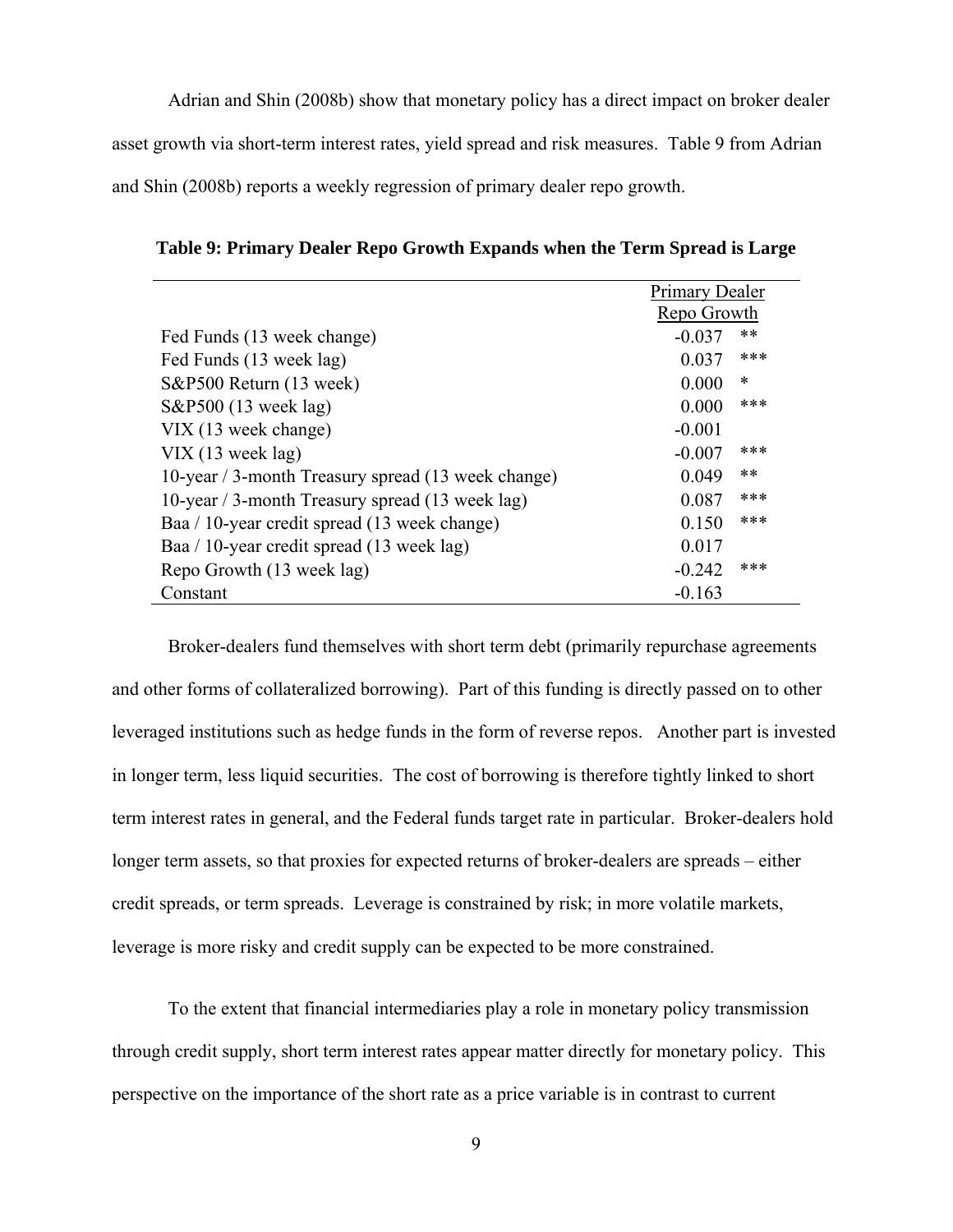monetary thinking at many central banks, where short term rates matter only to the extent that they determine long term interest rates, which are seen as being risk-adjusted expectations of future short rates. $<sup>1</sup>$ </sup>

## **II. Lessons for Monetary Policy**

1

In a hypothetical world where deposit-taking banks are the only financial intermediaries, their liabilities as measured by traditional monetary aggregates—such as M2—would be good indicators the aggregate size of the balance sheets of leveraged institutions. Instead, we have emphasized market-based liabilities such as repos and commercial paper as better indicators of credit conditions that influence the economy. Figure 9 shows that tracking primary dealer repos and financial commercial paper as a fraction of M2 shows the current credit crunch beyond just the traditional notion of broad money.



**Figure 10. Primary Dealer Repos + Financial Commercial Paper as a Fraction of M2. (Source: Federal Reserve).** 

<sup>&</sup>lt;sup>1</sup> The credit supply channel sketched here differs from the financial amplification mechanisms of Ben Bernanke and Mark Gertler (1989), and Nobuhiro Kiyotaki and John Moore (1997). These papers focus on amplification due to financing frictions in the *borrowing* sector, while we focus on amplification due to financing frictions in the *lending* sector. Our approach also differs from Vasco Curdia and Michael Woodford (2008), who focus on the role of credit spreads, while we are focusing on balance sheet quantities. Michael Bordo and Olivier Jeanne (2002) argue that balance sheets should enter into monetary policy rules in a non-linear fashion, with the aim of reducing the likelihood of financial crisis.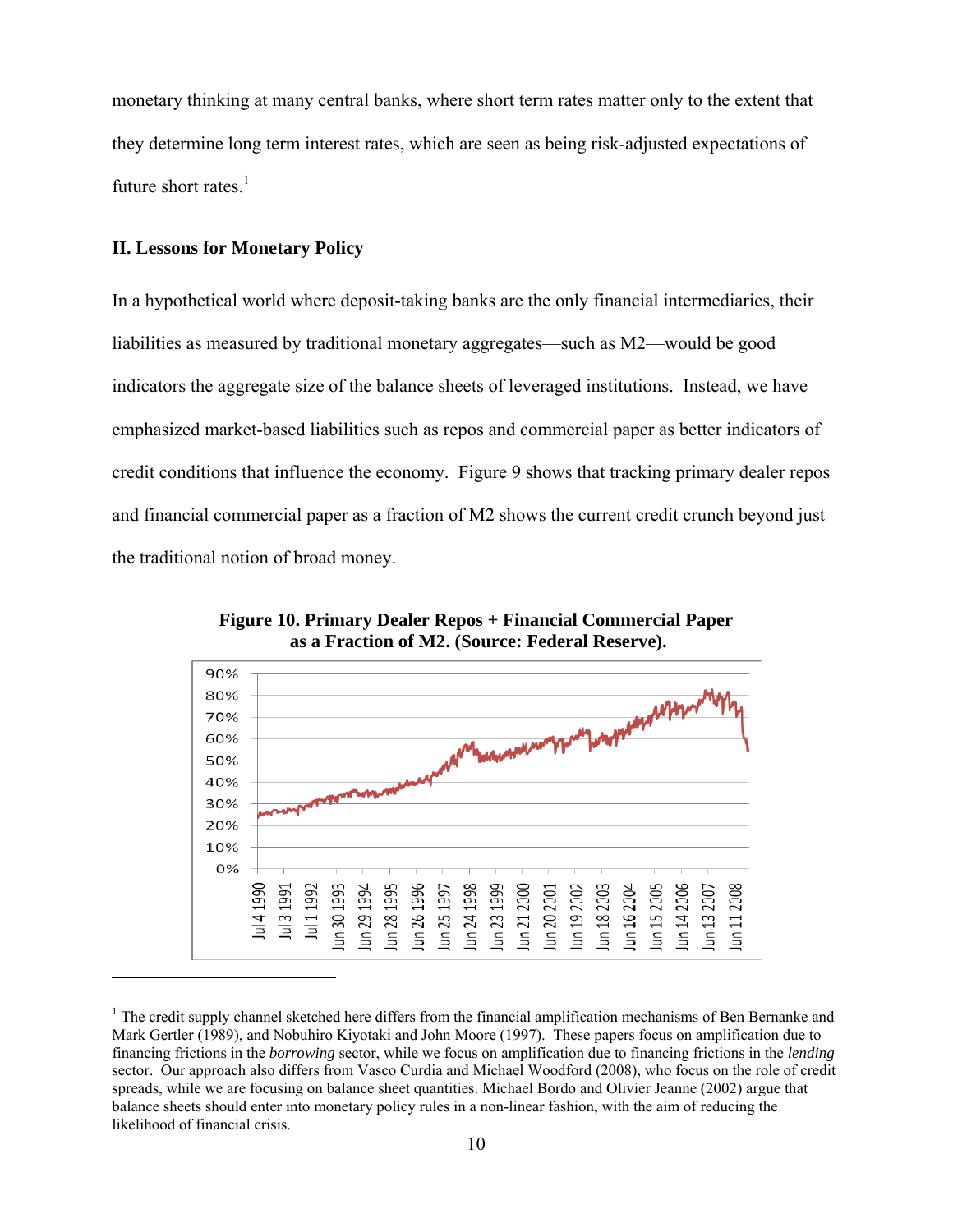We conclude that there is a case for rehabilitating a role for balance sheet quantities for the conduct of monetary policy. Ironically, our call comes even as monetary aggregates have fallen from favor in the conduct of monetary policy (see Benjamin Friedman (1988)). The money stock is a measure of the liabilities of deposit-taking banks, and so may have been useful before the advent of the market-based financial system. However, the money stock will be of less use in a financial system such as that in the US. More useful may be measures of collateralized borrowing, such as the weekly series of primary dealer repos.

Our results highlight the way that monetary policy and policies toward financial stability are linked. When the financial system as a whole holds long-term, illiquid assets financed by short-term liabilities, any tensions resulting from a sharp pullback in leverage will show up somewhere in the system. Even if some institutions can adjust down their balance sheets flexibly, there will be some who cannot. These pinch points will be those institutions that are highly leveraged, but who hold long-term illiquid assets financed with short-term debt. When the short-term funding runs away, they will face a liquidity crisis.

Balance sheet dynamics imply a role for monetary policy in ensuring financial stability. The waxing and waning of balance sheets have both a monetary policy dimension in terms of regulating aggregate demand, but it has the crucial dimension of ensuring the stability of the financial system. Contrary to the common view that monetary policy and policies toward financial stability should be seen separately, they are inseparable. At the very least, there is a strong case for better coordination of monetary policy and policies toward financial stability.

11